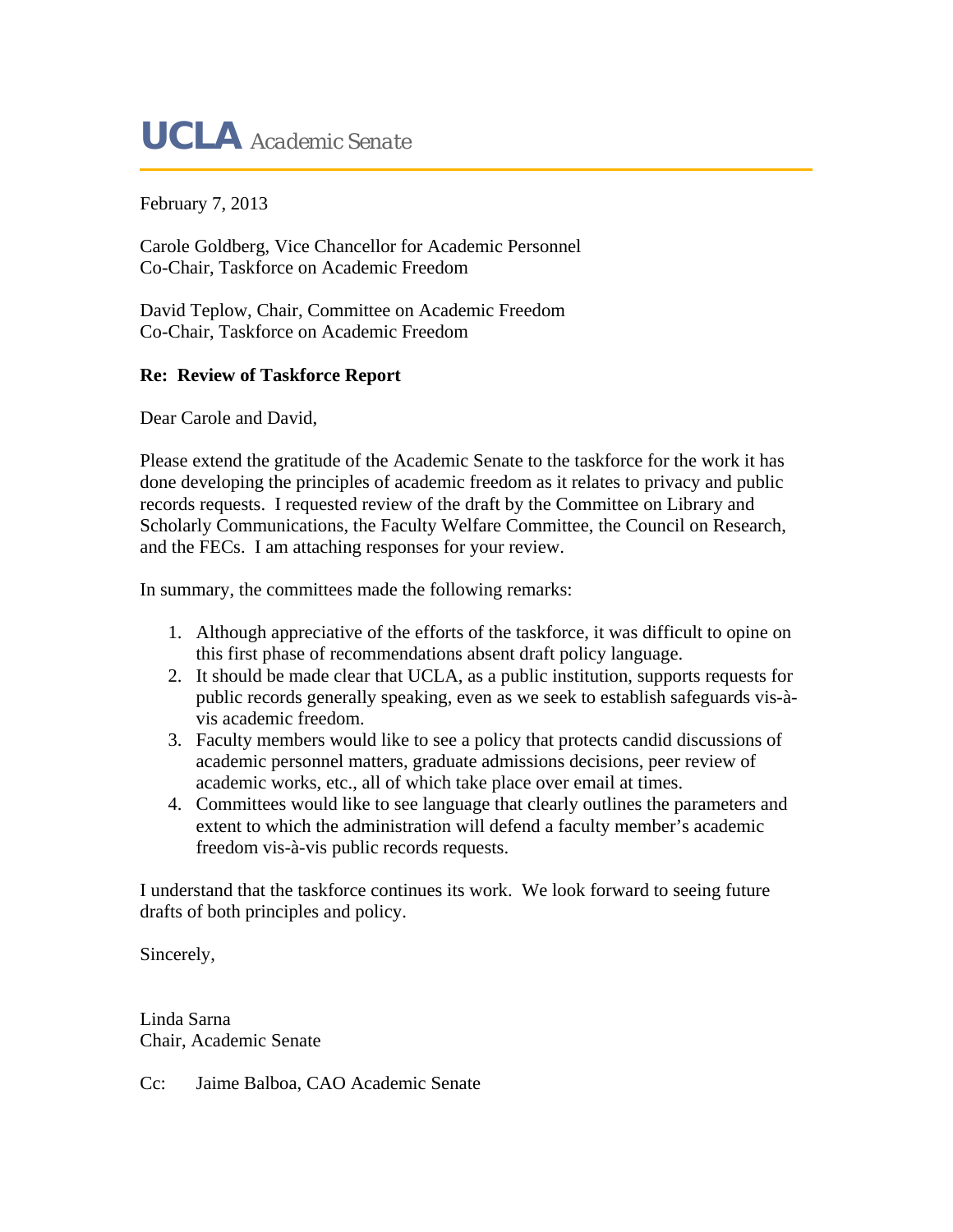# **UCLA** *Committee on Library and Scholarly Communication*

To: Linda Sarna, Chair UCLA Academic Senate

From: Francis Steen, Chair Committee on Library and Scholarly Communication

Date: January 17, 2013

#### **RE: Senate Item for Review – Report by the Task Force on Academic Freedom.**

On behalf of the UCLA Committee on Library and Scholarly Communication (COLASC), I am writing in response to your request for comments on the *Statement on the Principles of Scholarly Research and Public Records Requests* as drafted by the Joint Administration-Senate Academic Freedom Task Force. COLASC discussed the document at its meeting on January 10, 2013, and we are supportive of the need to safeguard academic freedom and shield faculty from abusive applications of public access laws. At the same time, these laws perform essential functions in safeguarding an open society, and we suggest new regulation present a more nuanced balance between a protective and an open stance.

While members appreciated the spirit of the statement in general and the need to provide clearer guidance to the faculty when dealing with public requests, we felt that the document could be improved upon to also serve as an educational tool for faculty. It could for instance usefully clarify which types of information may be subject to a request and present concrete recommendations for appropriate data management strategies that protect faculty and at the same time fulfill their legal responsibilities to comply with the public access laws.

Members recognize the increased abuse of the public records access laws and the widespread use of "fishing expeditions" without clearly defined targets that are used to undermine the openness of scholarly communications and research, from which the faculty should absolutely be protected. However, members expressed some concern about the principles being too far-reaching and not fully inclusive of the various scenarios in which the laws are used. As a public institution, UCLA has an obligation to recognize and support public access laws whilst also shielding itself and its faculty from the oft time-consuming and bureaucratic minutia that many of these requests present.

Members suggested incorporating more background about the state and federal laws and defining their core intent so as to not undermine their democratic principles, and of UCLA's obligations to abide by them as a public institution. Some members felt that the statement was too restrictive and seemingly critical of public access laws, and that the University should address protection requests with concrete and targeted policies and not with a blanket blocking strategy. The overarching theme of the document should focus on restricting abuses and not on restricting public access.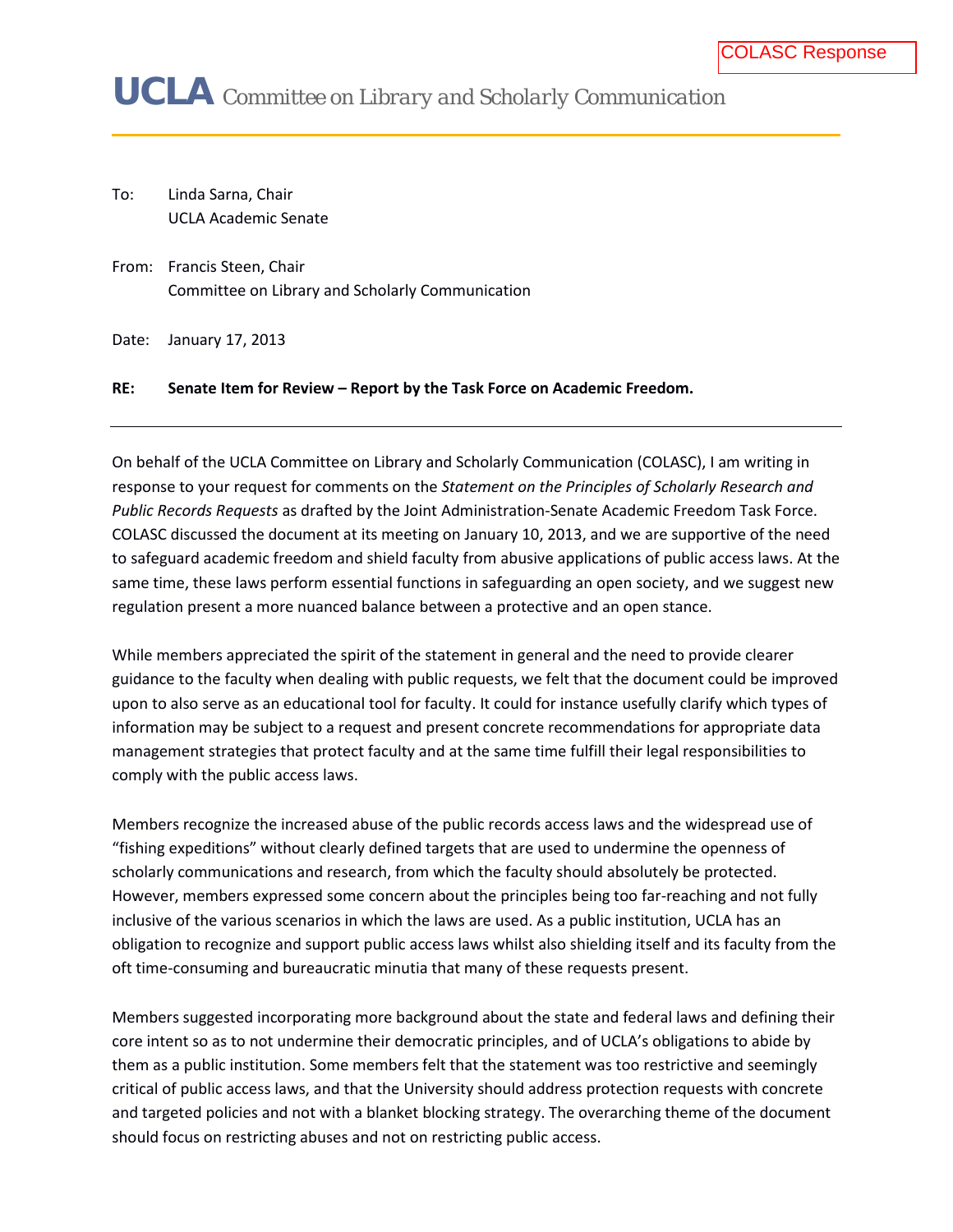Thank you for the opportunity to opine on this important issue. COLASC members look forward to reviewing the guidelines that the task force was also asked to develop, if not another iteration of the Statement itself that incorporates the opinions of COLASC and other Academic Senate committees.

If you have any questions concerning this response, please do not hesitate to contact me at [steen@commstds.ucla.edu.](mailto:steen@commstds.ucla.edu)

cc: Jaime Balboa, CAO Academic Senate Kyle Cunningham, Interim Policy Analyst, COLASC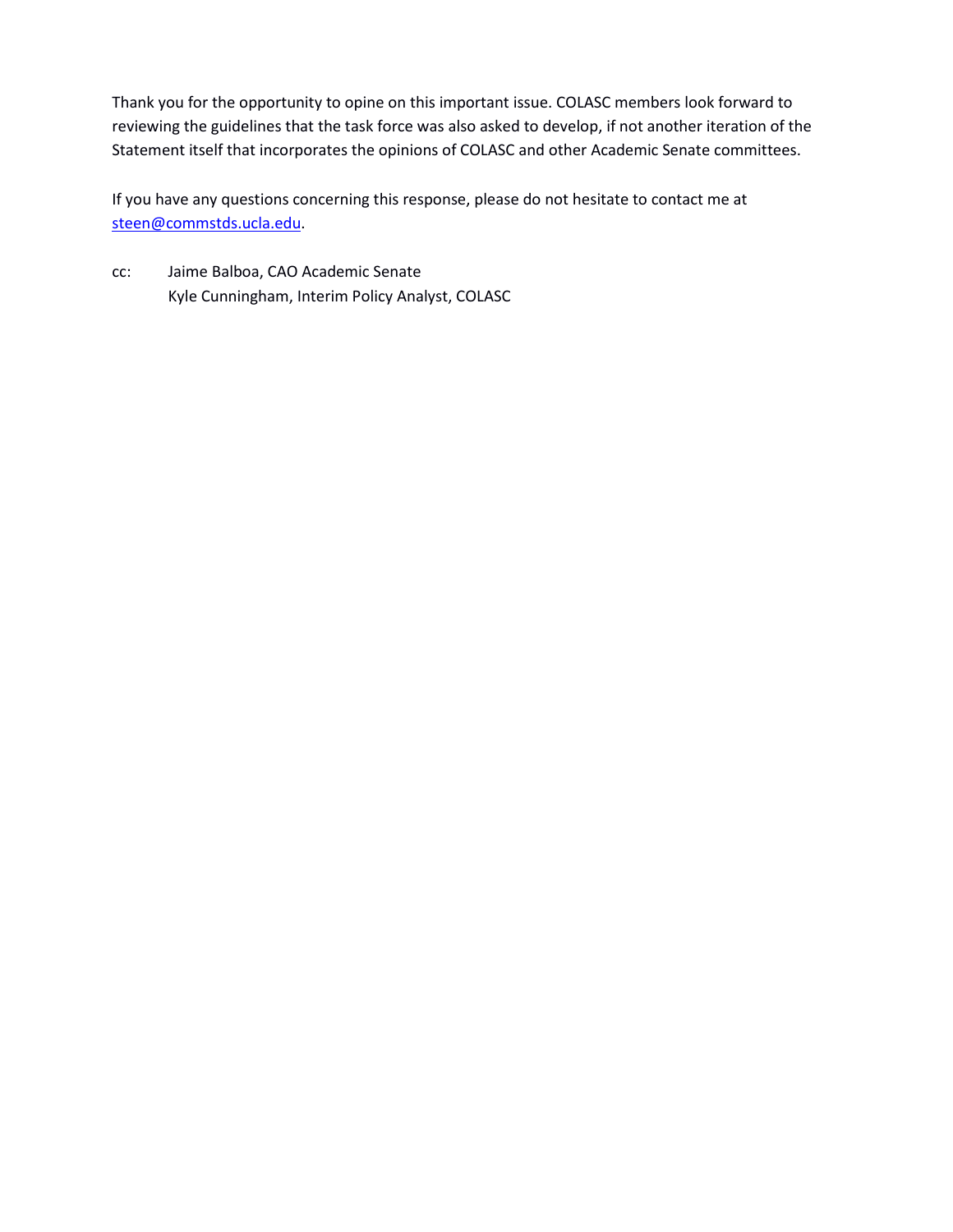# **UCLA** *Academic Senate Faculty Welfare Committee*

January 16, 2013

Linda Sarna Chair, Academic Senate

#### **Re: Report by the Taskforce on Academic Freedom**

Dear Linda,

The Faculty Welfare Committee met on January 8, 2013, and discussed the Report by the Taskforce on Academic Freedom. There was general support for the work of the Taskforce, although committee members found it difficult to opine since the report lacked any policy recommendations. Even so, the FWC recommends the following:

- 1. The Taskforce asserted the unique character of faculty as researchers and the tensions between academic freedom, on the one hand, and public records requests, on the other. The Committee feels the report would be improved by a more robust and detailed explication and analysis of why faculty as researchers should have certain types of communications exempt from public records requests.
- 2. Although the Taskforce rightly asserts the unique character of faculty research vis-à-vis public records requests, the FWC believes that any UCLA policy must explicitly state the university's concurrence with the principles of public records disclosures in general, as a matter of good governance of public institutions.
- 3. The FWC hopes that any draft policy that the Taskforce would propose would state clearly the responsibility of university administrators to proactively defend faculty research communications vis-à-vis public records requests. To what extent can and should faculty expect the university to shield faculty from public records requests?
- 4. Committee members raised questions regarding public records requests and email communications other than research. For example, are frank email discussions about graduate students, graduate admissions, faculty promotions, and the like exempt from disclosure?

The FWC is grateful to the Taskforce for its ongoing development of principles and policies on this subject. The Committee looks forward to reviewing the work of the taskforce when it issues its final report.

Sincerely,

*Gerald Kominski*

Gerald Kominski Chair, Faculty Welfare Committee

CC: Faculty Welfare Committee Jaime R. Balboa, Academic Senate CAO Steven Truong, MSO/EA, Academic Senate Maya Moore, Faculty Welfare Committee Policy Specialist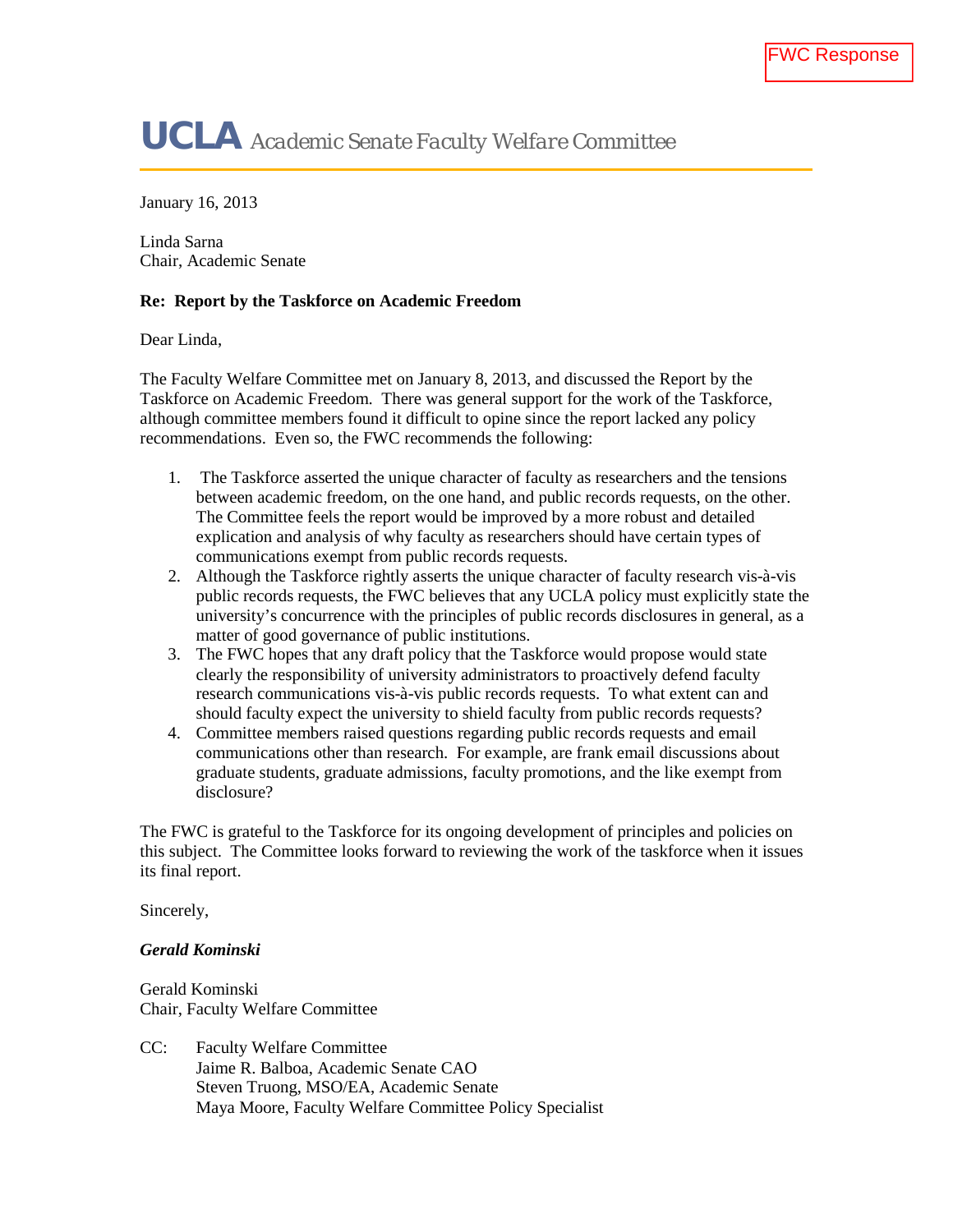## UNIVERSITY OF CALIFORNIA, LOS ANGELES UCLA

BERKELEY DAVIS IRVINE LOS ANGELES RIVERSIDE SAN DIEGO SAN FRANCISCO [P|//|||津達 梁美이 SANTA BARBARA SANTA CRUZ



COUNCIL ON RESEARCH ACADEMIC SENATE 3125 Murphy Hall Los Angeles, CA 90095-1408 PHONE: (310) 825-3851 FAX: (310) 206-5273

January 17, 2013

Linda Sarna, Chair The Academic Senate UCLA

Dear Linda,

COR has considered of the joint Senate-Administration Taskforce on Academic Freedom, which was convened in the 2011-12 Academic Year. Our conversations were not as far ranging as we had hoped given significant constraints on the Council's time. Overall, our impressions of this report were quite favorable, and we endorse the taskforce report as written.

Council did, however, want to draw attention to aspects of academic freedom in regards to peer review and the use of email. In particular, when academics perform many peer reviews, privacy and anonymity are essential to objectivity. A few clear examples include:

- Academic reviews relevant to promotions and hirings
- Solicited reviews by federal agencies, such as the National Science Foundation and the National Institutes of Health
- Solicited reviews from scholarly journals

In such cases email is often the best and most practical means for preparing such reviews. Were these mails subject to public disclosure this would undercut the principles of formal review insomuch as the anonymity of the reviewer makes it possible to make strong objective statements on the scholarly works of others. Writing a negative review of scholarly work could otherwise result in reprisal.

We applaud the taskforce for their efforts, and for their recommendations for a clear protection of faculty communications from these types of intrusions that threaten the very premises of scholarly engagement, communication, and research.

On behalf of COR,

Timothy R. Tangherlini Chair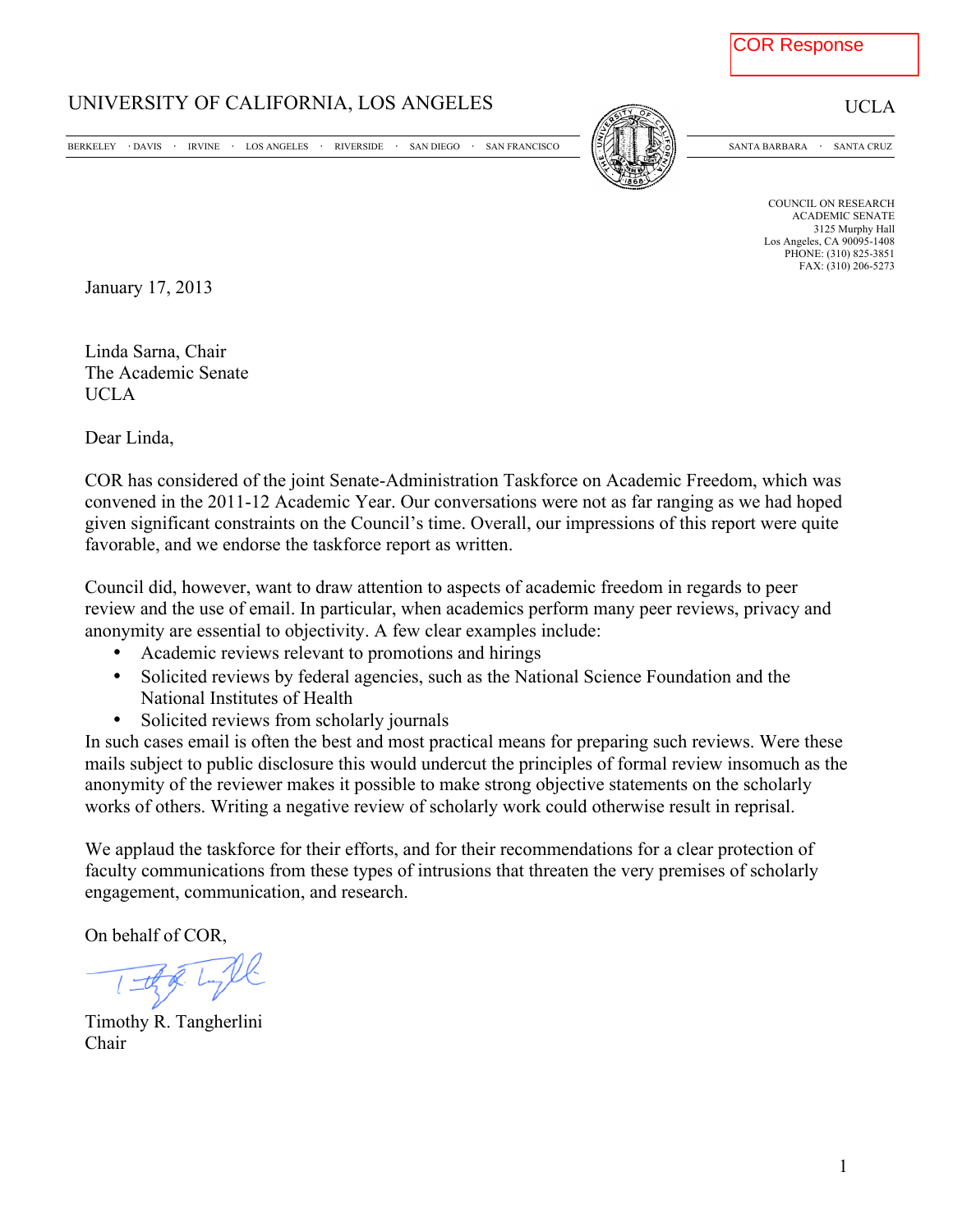



## **UCLA SCHOOL OF THEATER, FILM, AND TELEVISION**

## **FACULTY EXECUTIVE COMMITTEE**

S.I. Salamensky, Chair (ss@tft.ucla.edu)

## **REPORT TO THE ACADEMIC SENATE, NOVEMBER 9, 2012:**

Proposal Paper: Report by the Task Force on Academic Freedom

*Response*: we strongly endorse and commend this initiative to protect crucial faculty privacy and rights.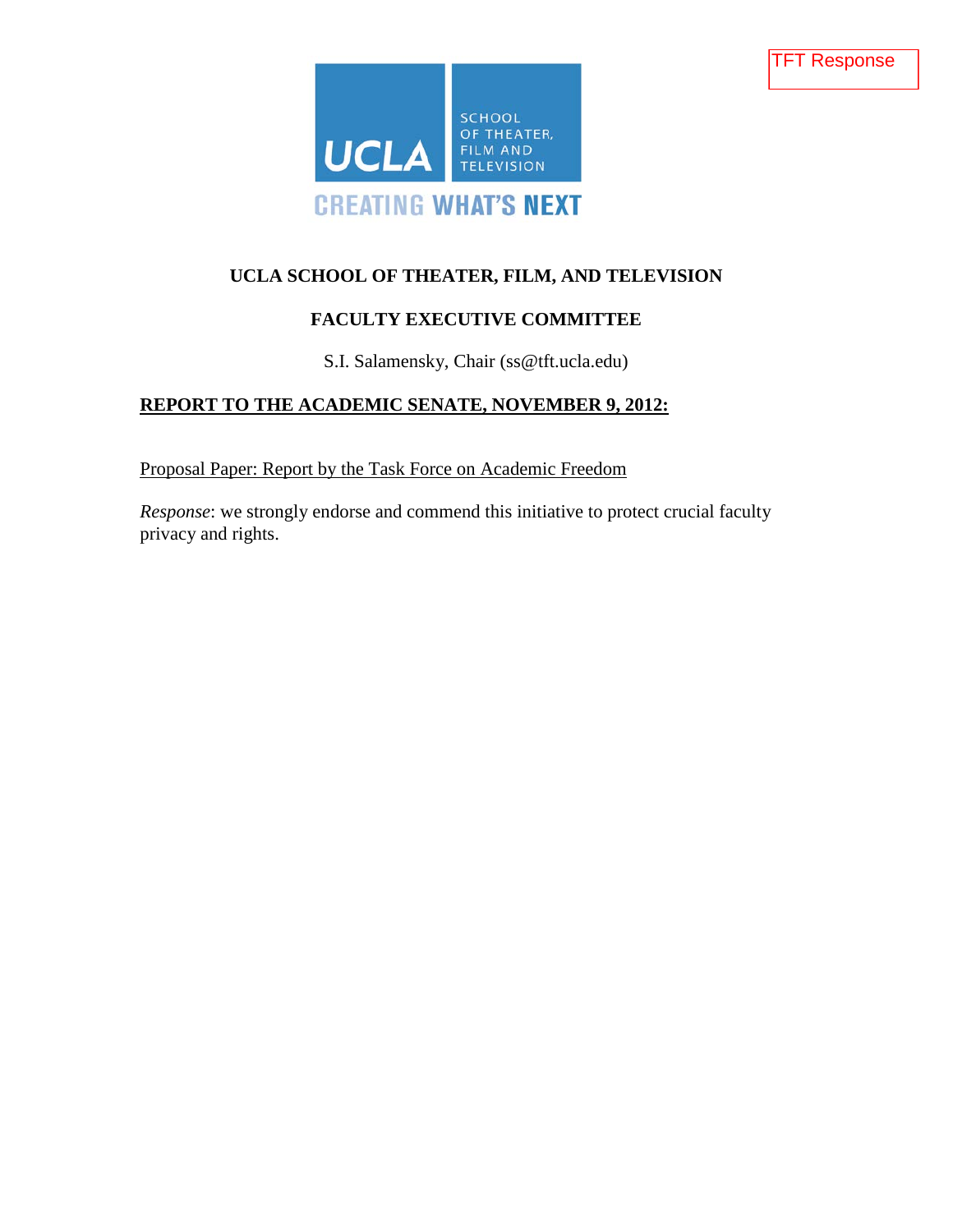## **UCLA** Engineering

HENRY SAMUELI SCHOOL OF ENGINEERING AND APPLIED SCIENCE

#### **MEMORANDUM**

**Faculty Executive Committee** 6426 Boelter Hall

Date: January 14, 2013

To: Linda Sarna, Chair, UCLA Faculty Senate

Cc: Jaime Balboa, CAO, Academic Senate

From: Alan J. Laub, Chair, HSSEAS FEC

alifar

#### OPINION ON THE TASKFORCE ON ACADEMIC FREEDOM STATEMENT Re:

Please see attached memo from Professors Milos Ercegovac and Carlo Zaniolo regarding the FEC Opinion on the Taskforce on Academic Freedom Statement.

If you should have further questions, please contact HSSEAS FEC Chair, Alan J. Laub.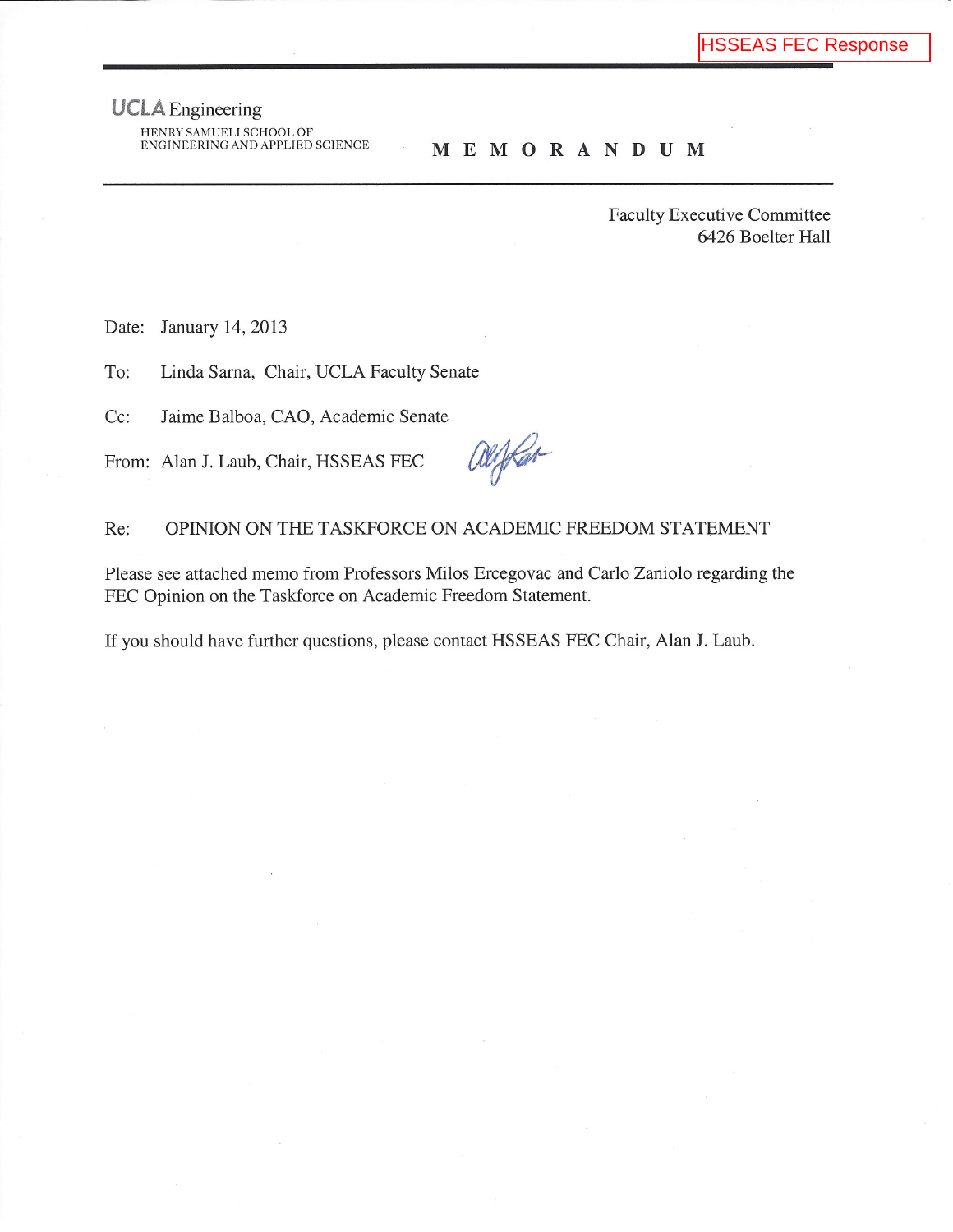# MEMORANDUM

COMPUTER SCIENCE DEPARTMENT - 159610 SCHOOL OF ENGINEERING AND APPLIED SCIENCE

January 10, 2013

TO: Alan Laub, Chair, FEC **HSSEAS** 

FR: Milos Ercegovac Carlo Zaniolo

RE: Opinion on the Taskforce on Academic Freedom Statement

We have studied the Statement on the Principles of Scholarly Research and Public Records Requests, prepared by the Joint Administration-Senate Academic Freedom Task Force, co-chaired by David B. Teplow and Carol Goldberg. We find that the statement properly addresses the issues related to public records requests for scholarly records, academic freedom, and scholarly research. We fully endorse the conclusions insisting on a full protection of faculties and administration from such requests.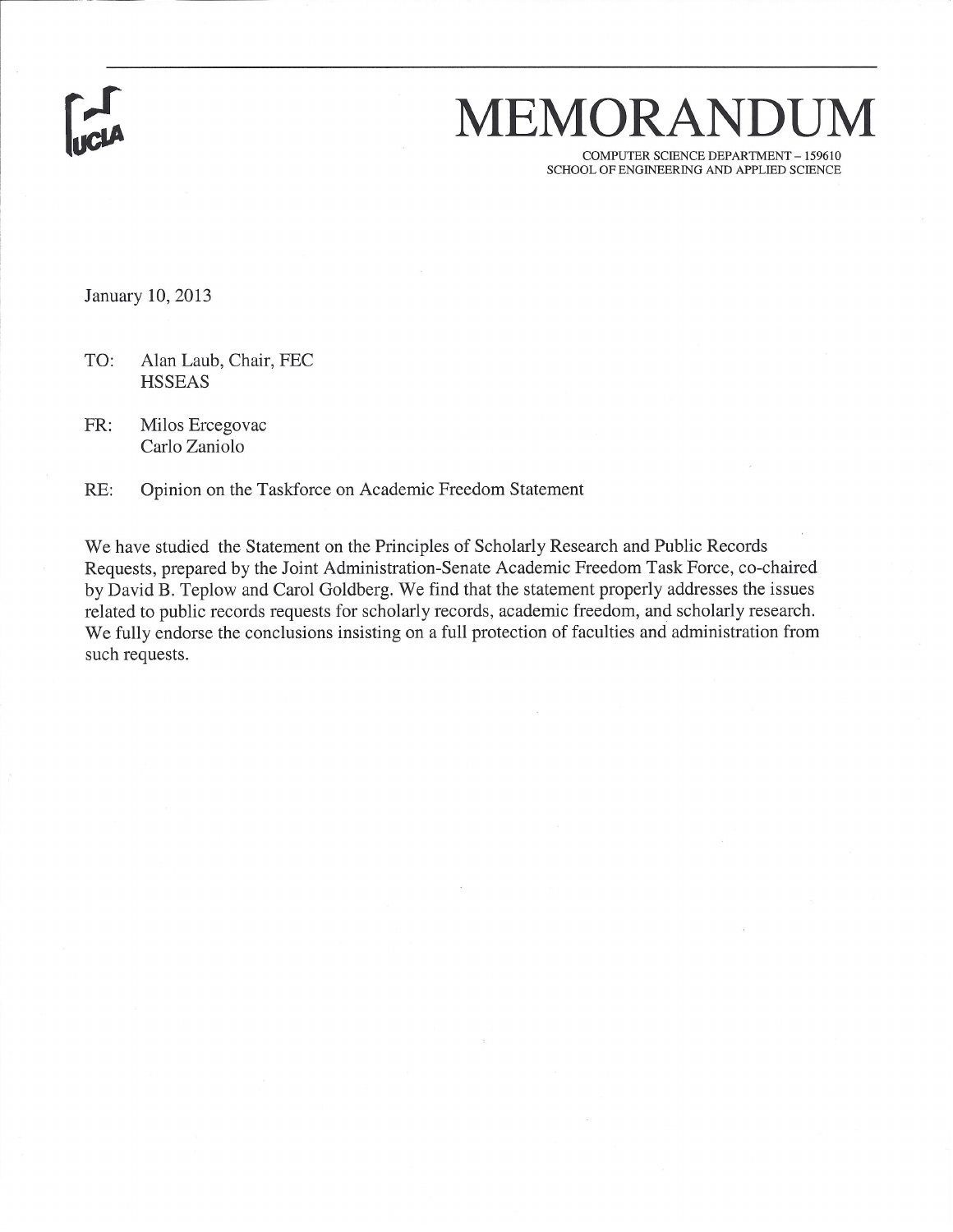# UCLA MEMORANDUM

FACULTY EXECUTIVE COMMITTEE  $A_265$  Murphy Hall *College of Letters and Science* Box

**Academic Freedom**

Los Angeles, California

| Re:   | College FEC response to the report by the Senate-Administration Taskforce on |
|-------|------------------------------------------------------------------------------|
| Date: | January 22, $2013$                                                           |
| Fr:   | Michael Meranze, Chair, College Faculty Executive Committee 7 27             |
| To:   | Linda Sarna, Chair, Academic Senate                                          |

Thank you on behalf of the College Faculty Executive Committee (FEC) for the opportunity to review and opine on the report by the Senate-Administration Taskforce on Academic Freedom. We considered the report at our November 30, 2012 meeting, and were aided in our discussions by Kevin Reed, Vice Chancellor for Legal Affairs. After a lengthy and enlightening discussion, the FEC voted to endorse the report (8 approve, 0 oppose, 0 abstain). I recount here a brief summary of the points that were made during that discussion:

- 1. While the report is positive and informative, members felt it should explain how and when the University will protect faculty from disputed public information requests. Members also felt the report would be strengthened greatly if it clarifies and sets forth general principles about the limits of the Freedom of Information Act or the Public Records Act, particularly as they relate to e-mails, academic work in-progress, etc.
- 2. Members expressed an interest in seeing the final report offer concrete examples about the limits of public information requests, the processes in place to review such requests, and resources available to faculty who wish to object or comply to requests. Members suggest that examples be made a part of the report and widely distributed to faculty.
- 3. Members also suggested that the administration take steps to better inform faculty, staff, and students on the evolving rules on public information requests. Although we recognize that the law in this area is still developing we thought that it would be important that forums be developed on campus to ensure that faculty, staff, and students understood their rights and obligations in this area.

As always, our membership appreciates working with the Senate on important matters like this. You are welcome to contact me at meranze@history.ucla.edu with questions. Kyle Stewart McJunkin, Academic Administrator, is also available to assist you and he can be reached at  $(310)$  825-3223 or kmcjunkin@college.ucla.edu. 

cc: Jaime Balboa, Chief Administrative Office, Academic Senate Lucy Blackmar, Interim Associate College Dean, College of Letters and Science Kathleen Copenhaver, Associate Registrar, Registrar's Office